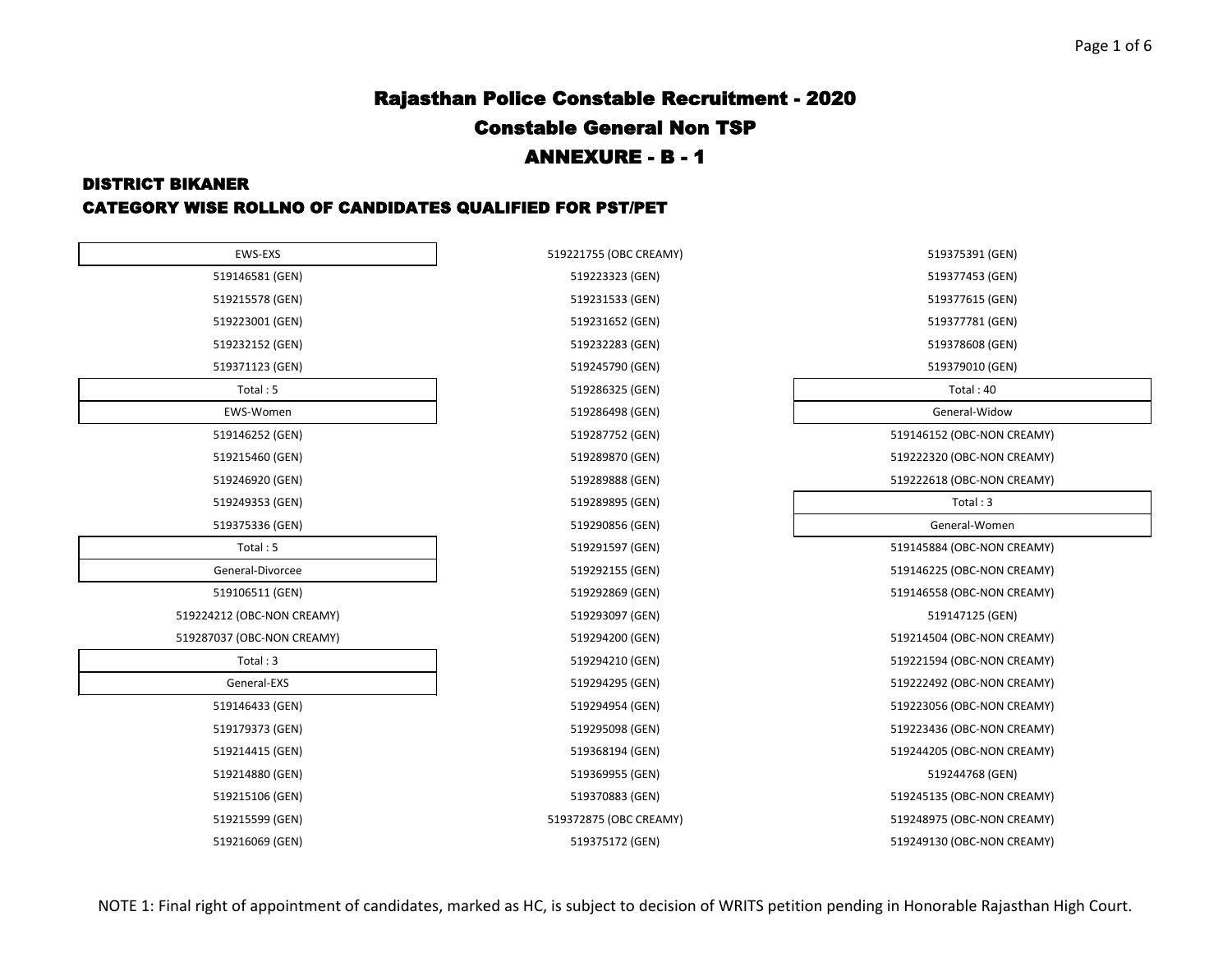### DISTRICT BIKANER CATEGORY WISE ROLLNO OF CANDIDATES QUALIFIED FOR PST/PET

| 519249820 (OBC-NON CREAMY) | 519195271 (MBC NON-CREAMY) | 519231984 (OBC-NON CREAMY) |
|----------------------------|----------------------------|----------------------------|
| 519250162 (OBC-NON CREAMY) | 519289605 (MBC NON-CREAMY) | 519249425 (OBC-NON CREAMY) |
| 519286437 (SC)             | 519290118 (MBC NON-CREAMY) | 519250279 (OBC-NON CREAMY) |
| 519286784 (OBC-NON CREAMY) | 519293078 (MBC NON-CREAMY) | 519286181 (OBC-NON CREAMY) |
| 519288051 (OBC-NON CREAMY) | 519376172 (MBC NON-CREAMY) | 519286902 (OBC-NON CREAMY) |
| 519290175 (GEN)            | Total: 5                   | 519289999 (OBC-NON CREAMY) |
| 519291437 (OBC-NON CREAMY) | OBC-EXS                    | 519290164 (OBC-NON CREAMY) |
| 519294290 (OBC-NON CREAMY) | 519146564 (OBC-NON CREAMY) | 519290628 (OBC-NON CREAMY) |
| 519369852 (GEN)            | 519146760 (OBC-NON CREAMY) | 519290686 (OBC-NON CREAMY) |
| 519371141 (OBC-NON CREAMY) | 519196233 (OBC-NON CREAMY) | 519290898 (OBC-NON CREAMY) |
| 519371360 (SC)             | 519197263 (OBC-NON CREAMY) | 519291138 (OBC-NON CREAMY) |
| 519372004 (GEN)            | 519197469 (OBC-NON CREAMY) | 519291484 (OBC-NON CREAMY) |
| 519372385 (OBC-NON CREAMY) | 519197502 (OBC-NON CREAMY) | 519291498 (OBC-NON CREAMY) |
| 519373548 (OBC-NON CREAMY) | 519215413 (OBC-NON CREAMY) | 519291612 (OBC-NON CREAMY) |
| 519373875 (OBC-NON CREAMY) | 519221324 (OBC-NON CREAMY) | 519291687 (OBC-NON CREAMY) |
| 519373932 (OBC-NON CREAMY) | 519221731 (OBC-NON CREAMY) | 519291788 (OBC-NON CREAMY) |
| 519376216 (OBC-NON CREAMY) | 519222311 (OBC-NON CREAMY) | 519291820 (OBC-NON CREAMY) |
| 519377173 (OBC-NON CREAMY) | 519222357 (OBC-NON CREAMY) | 519292537 (OBC-NON CREAMY) |
| 519379384 (OBC-NON CREAMY) | 519222955 (OBC-NON CREAMY) | 519292943 (OBC-NON CREAMY) |
| 519379896 (OBC-NON CREAMY) | 519223093 (OBC-NON CREAMY) | 519293016 (OBC-NON CREAMY) |
| Total: 34                  | 519223513 (OBC-NON CREAMY) | 519293093 (OBC-NON CREAMY) |
| MBC-EXS                    | 519223647 (OBC-NON CREAMY) | 519293170 (OBC-NON CREAMY) |
| 519231326 (MBC NON-CREAMY) | 519223856 (OBC-NON CREAMY) | 519293473 (OBC-NON CREAMY) |
| 519289133 (MBC NON-CREAMY) | 519223957 (OBC-NON CREAMY) | 519294770 (OBC-NON CREAMY) |
| 519289976 (MBC NON-CREAMY) | 519224152 (OBC-NON CREAMY) | 519368103 (OBC-NON CREAMY) |
| Total: 3                   | 519231201 (OBC-NON CREAMY) | 519370406 (OBC-NON CREAMY) |
| MBC-Women                  | 519231955 (OBC-NON CREAMY) | 519371735 (OBC-NON CREAMY) |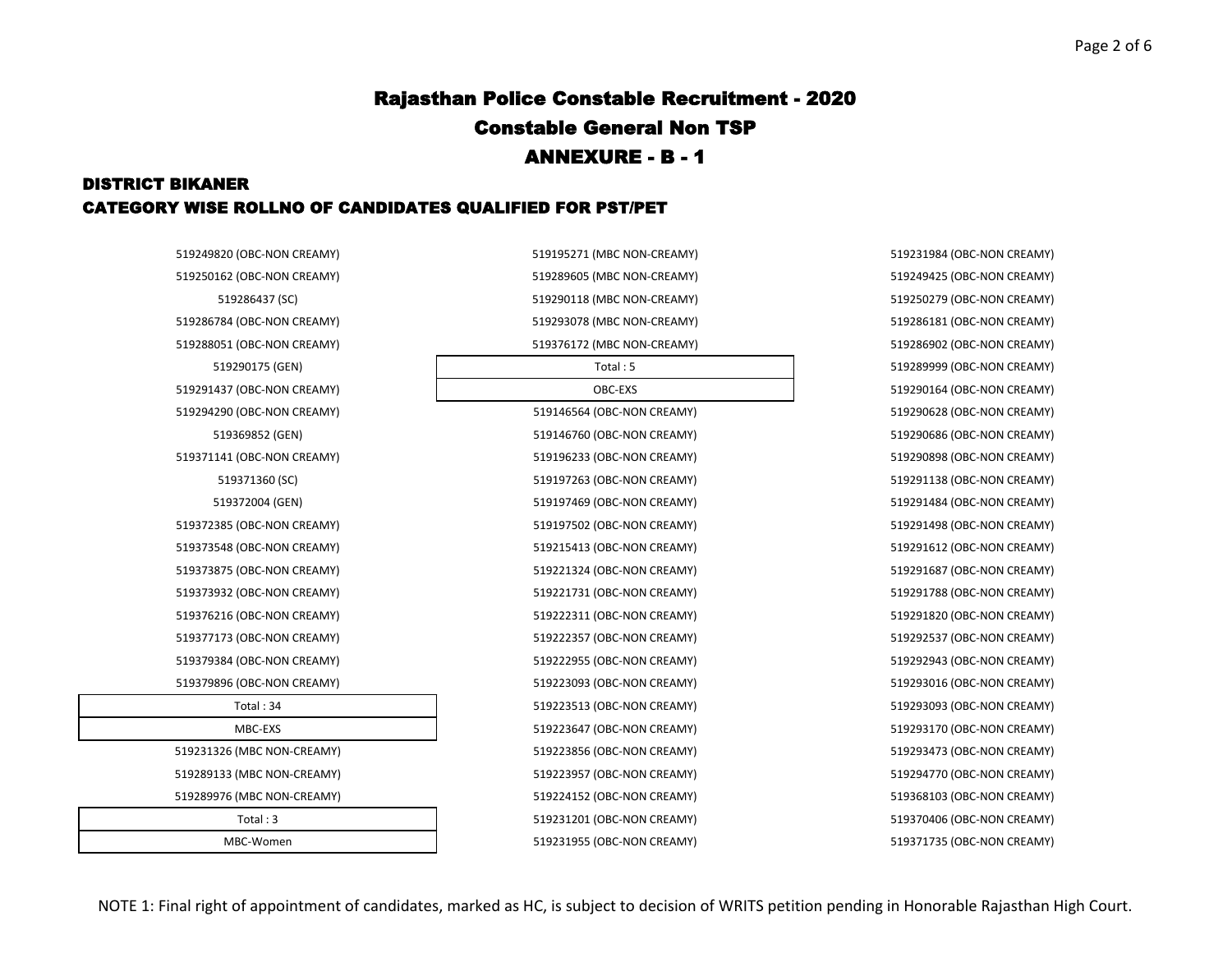### DISTRICT BIKANER CATEGORY WISE ROLLNO OF CANDIDATES QUALIFIED FOR PST/PET

| 519373780 (OBC-NON CREAMY) | 519369595 (SC) | 519289541 (ST)  |
|----------------------------|----------------|-----------------|
| 519375337 (OBC-NON CREAMY) | 519373289 (SC) | 519291743 (ST)  |
| 519377862 (OBC-NON CREAMY) | 519373452 (SC) | 519293172 (ST)  |
| Total: 50                  | 519376246 (SC) | 519295633 (ST)  |
| OBC-Women                  | 519377066 (SC) | Total: 20       |
| 519145469 (OBC-NON CREAMY) | Total: 10      | EWS-Male        |
| 519146075 (OBC-NON CREAMY) | ST-EXS         | 519104453 (GEN) |
| 519221077 (OBC-NON CREAMY) | 519232049 (ST) | 519145752 (GEN) |
| 519222671 (OBC-NON CREAMY) | 519240152 (ST) | 519145855 (GEN) |
| 519244891 (OBC-NON CREAMY) | Total: 2       | 519145881 (GEN) |
| 519250122 (OBC-NON CREAMY) | ST-Women       | 519146255 (GEN) |
| 519286032 (OBC-NON CREAMY) | 519127192 (ST) | 519146321 (GEN) |
| 519369439 (OBC-NON CREAMY) | 519195817 (ST) | 519146477 (GEN) |
| 519372030 (OBC-NON CREAMY) | 519196994 (ST) | 519195416 (GEN) |
| 519376029 (OBC-NON CREAMY) | 519240179 (ST) | 519196585 (GEN) |
| Total: 10                  | 519284624 (ST) | 519214555 (GEN) |
| SC-EXS                     | 519284817 (ST) | 519215336 (GEN) |
| 519161449 (SC)             | 519284851 (ST) | 519215414 (GEN) |
| 519221648 (SC)             | 519285449 (ST) | 519220847 (GEN) |
| 519223710 (SC)             | 519285995 (ST) | 519224171 (GEN) |
| Total: 3                   | 519288687 (ST) | 519225516 (GEN) |
| SC-Women                   | 519288816 (ST) | 519231762 (GEN) |
| 519144770 (SC)             | 519288826 (ST) | 519244240 (GEN) |
| 519145812 (SC)             | 519288986 (ST) | 519244385 (GEN) |
| 519178455 (SC)             | 519289126 (ST) | 519248449 (GEN) |
| 519223060 (SC)             | 519289295 (ST) | 519249192 (GEN) |
| 519246465 (SC)             | 519289372 (ST) | 519249259 (GEN) |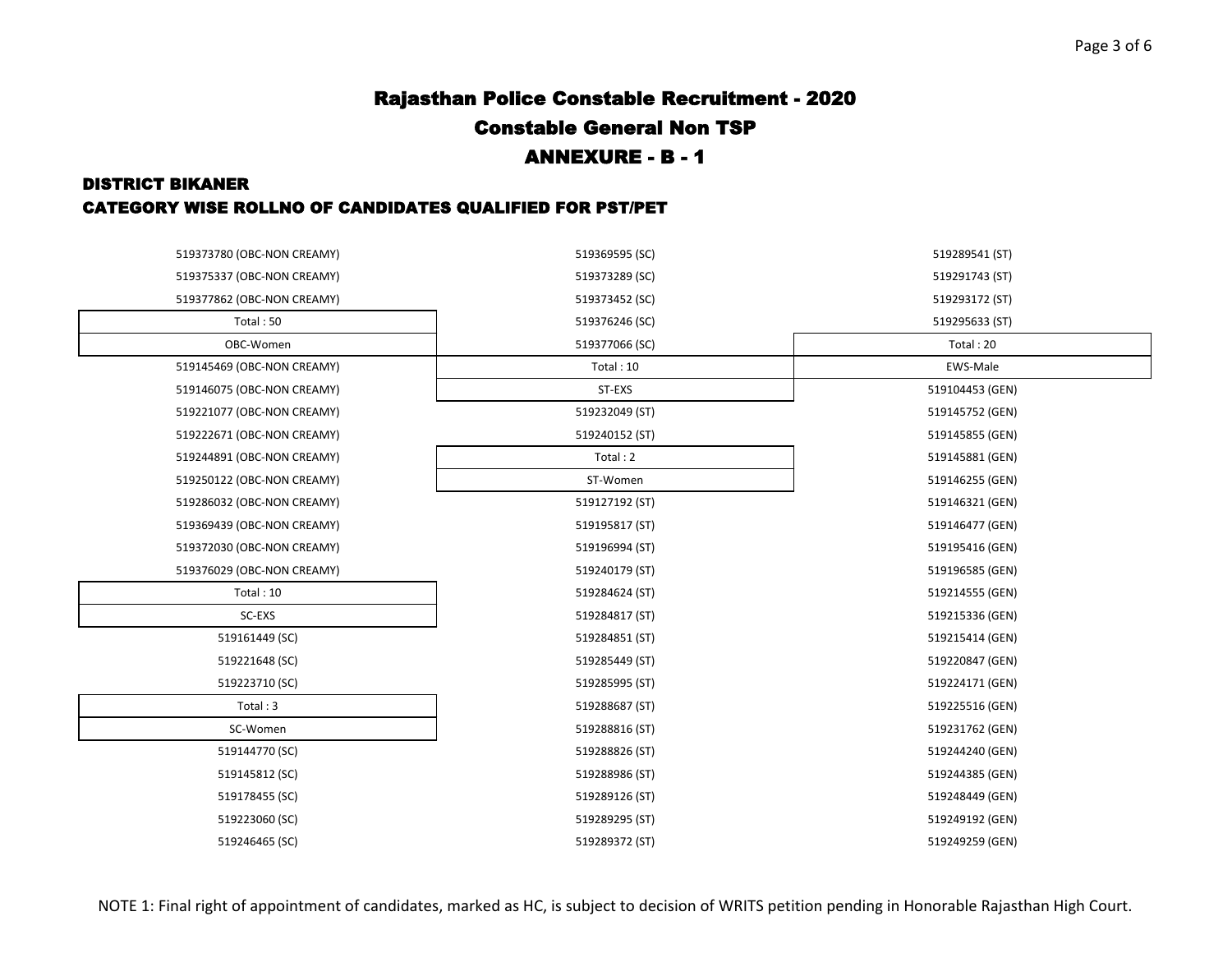### DISTRICT BIKANER CATEGORY WISE ROLLNO OF CANDIDATES QUALIFIED FOR PST/PET

519286548 (GEN) 519146794 (SC) 519245945 (OBC-NON CREAMY) 519377160 (GEN) 519221429 (GEN) 519248219 (OBC-NON CREAMY) Total : 35 519221914 (GEN) 519248994 (OBC-NON CREAMY) 519123385 (OBC-NON CREAMY) 519224237 (GEN) 519286285 (MBC NON-CREAMY) 519143116 (OBC-NON CREAMY) 519240473 (GEN) 519286675 (OBC-NON CREAMY)

519249305 (GEN) 519145268 (OBC-NON CREAMY) 519244658 (OBC-NON CREAMY) 519249560 (GEN) 519145743 (OBC-NON CREAMY) 519244744 (OBC-NON CREAMY) 519285694 (GEN) 519146475 (OBC-NON CREAMY) 519245268 (OBC-NON CREAMY) 519287741 (GEN) 519146830 (OBC-NON CREAMY) 519246005 (OBC-NON CREAMY) 519288388 (GEN) 519147030 (OBC-NON CREAMY) 519246064 (OBC-NON CREAMY) 519289563 (GEN) 519147156 (OBC-NON CREAMY) 519246542 (OBC-NON CREAMY) 519294148 (GEN) 519147541 (OBC-NON CREAMY) 519247320 (OBC-NON CREAMY) 519370404 (GEN) 519161249 (OBC-NON CREAMY) 519247629 (OBC-NON CREAMY) 519370733 (GEN) 519215088 (MBC NON-CREAMY) 519248092 (OBC-NON CREAMY) 519373504 (GEN) 519215110 (OBC-NON CREAMY) 519248145 (OBC-NON CREAMY) 519373733 (GEN) 519215823 (OBC-NON CREAMY) 519248172 (OBC-NON CREAMY) 519376102 (GEN) 519215967 (MBC NON-CREAMY) 519248201 (OBC-NON CREAMY) 519222383 (OBC-NON CREAMY) 519249273 (OBC-NON CREAMY) 519122542 (OBC-NON CREAMY) 519222735 (OBC-NON CREAMY) 519249949 (OBC-NON CREAMY) 519122765 (GEN) 519223073 (OBC-NON CREAMY) 519250192 (MBC NON-CREAMY) 519122976 (OBC-NON CREAMY) 519224016 (OBC-NON CREAMY) 519285489 (ST) 519123831 (GEN) 519224348 (OBC-NON CREAMY) 519286453 (OBC-NON CREAMY) 519142906 (OBC-NON CREAMY) 519225495 (OBC-NON CREAMY) 519286579 (OBC-NON CREAMY) 519143123 (OBC-NON CREAMY) 519244090 (OBC-NON CREAMY) 519295011 (OBC-NON CREAMY) 519144477 (OBC-NON CREAMY) 519244232 (OBC-NON CREAMY) 519368176 (OBC-NON CREAMY) 519144631 (OBC-NON CREAMY) 519244365 (GEN) 519368317 (OBC-NON CREAMY) 519144793 (OBC-NON CREAMY) 519244507 (GEN) 519368653 (OBC-NON CREAMY)

| 519249305 (GEN)            |
|----------------------------|
| 519249560 (GEN)            |
| 519285694 (GEN)            |
| 519286548 (GEN)            |
| 519287741 (GEN)            |
| 519288388 (GEN)            |
| 519289563 (GEN)            |
| 519294148 (GEN)            |
| 519370404 (GEN)            |
| 519370733 (GEN)            |
| 519373504 (GEN)            |
| 519373733 (GEN)            |
| 519376102 (GEN)            |
| 519377160 (GEN)            |
| Total: 35                  |
| General-Male               |
| 519122542 (OBC-NON CREAMY) |
| 519122765 (GEN)            |
| 519122976 (OBC-NON CREAMY) |
| 519123385 (OBC-NON CREAMY) |
| 519123831 (GEN)            |
| 519142906 (OBC-NON CREAMY) |
| 519143116 (OBC-NON CREAMY) |
| 519143123 (OBC-NON CREAMY) |
| 519144477 (OBC-NON CREAMY) |
| 519144631 (OBC-NON CREAMY) |
|                            |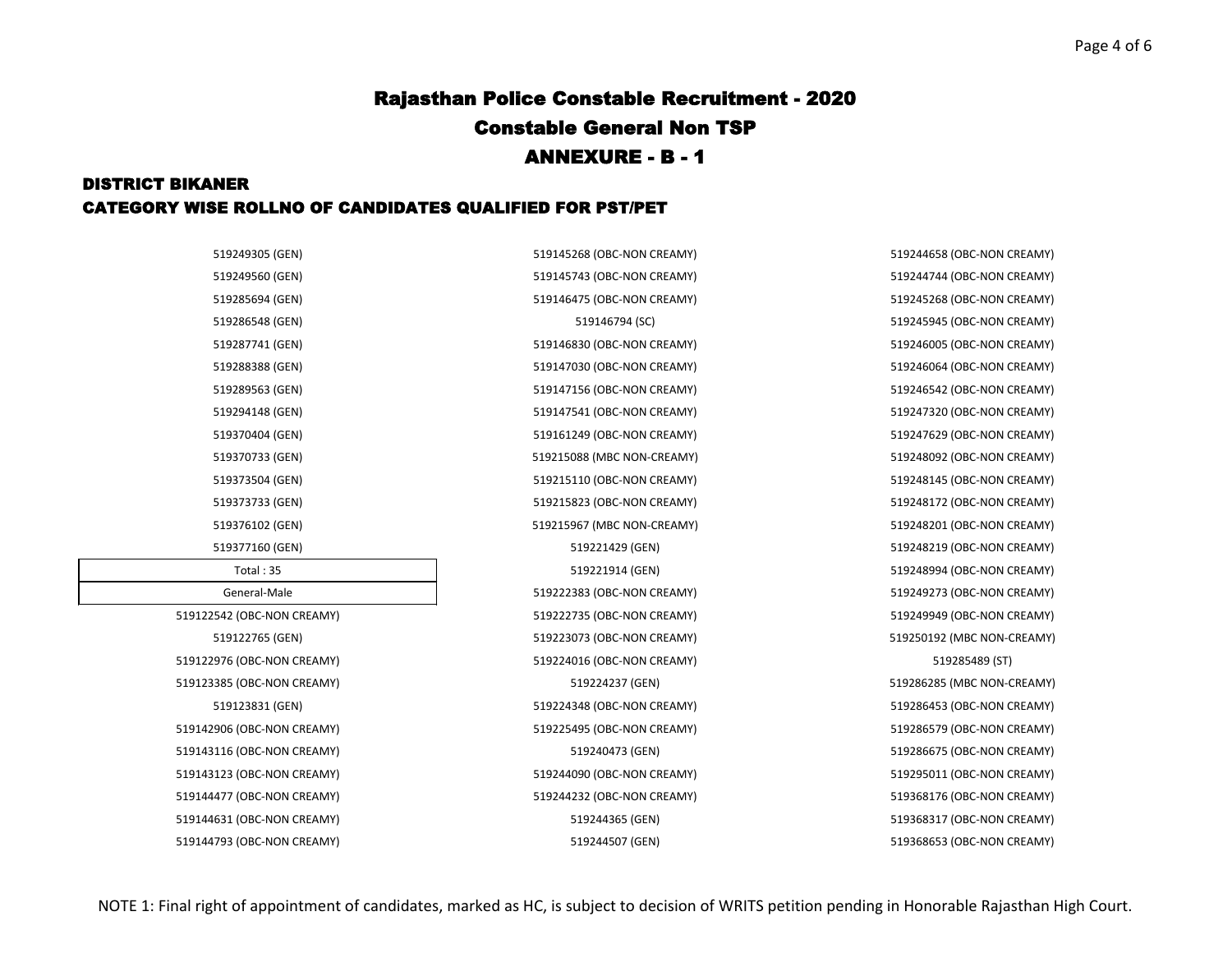#### DISTRICT BIKANER

### CATEGORY WISE ROLLNO OF CANDIDATES QUALIFIED FOR PST/PET

| 519369998 (OBC-NON CREAMY) | 519295750 (MBC NON-CREAMY) | 519248306 (SC) |
|----------------------------|----------------------------|----------------|
| 519371081 (OBC-NON CREAMY) | 519295780 (MBC NON-CREAMY) | 519248953 (SC) |
| 519371892 (OBC-NON CREAMY) | Total: 17                  | 519249399 (SC) |
| 519372310 (OBC-NON CREAMY) | SC-Male                    | 519284507 (SC) |
| 519372406 (OBC-NON CREAMY) | 519123736 (SC)             | 519368434 (SC) |
| 519373358 (OBC-NON CREAMY) | 519144643 (SC)             | 519370206 (SC) |
| 519373414 (OBC-NON CREAMY) | 519145187 (SC)             | 519370767 (SC) |
| 519374547 (OBC-NON CREAMY) | 519145945 (SC)             | 519371600 (SC) |
| 519374989 (GEN)            | 519146783 (SC)             | 519372060 (SC) |
| 519377444 (OBC-NON CREAMY) | 519147007 (SC)             | 519372085 (SC) |
| Total: 75                  | 519147699 (SC)             | 519372168 (SC) |
| MBC-Male                   | 519214387 (SC)             | 519372238 (SC) |
| 519106526 (MBC NON-CREAMY) | 519214593 (SC)             | 519373007 (SC) |
| 519122612 (MBC NON-CREAMY) | 519214878 (SC)             | 519374109 (SC) |
| 519146704 (MBC NON-CREAMY) | 519215020 (SC)             | 519374211 (SC) |
| 519147494 (MBC NON-CREAMY) | 519215763 (SC)             | 519374216 (SC) |
| 519160993 (MBC NON-CREAMY) | 519222229 (SC)             | 519374401 (SC) |
| 519215998 (MBC NON-CREAMY) | 519223112 (SC)             | 519377689 (SC) |
| 519221269 (MBC NON-CREAMY) | 519225936 (SC)             | 519378326 (SC) |
| 519222283 (MBC NON-CREAMY) | 519244214 (SC)             | Total: 42      |
| 519231294 (MBC NON-CREAMY) | 519244281 (SC)             | ST-Male        |
| 519231725 (MBC NON-CREAMY) | 519244304 (SC)             | 519106600 (ST) |
| 519244671 (MBC NON-CREAMY) | 519244679 (SC)             | 519123654 (ST) |
| 519248693 (MBC NON-CREAMY) | 519245720 (SC)             | 519123743 (ST) |
| 519285057 (MBC NON-CREAMY) | 519246507 (SC)             | 519127096 (ST) |
| 519286301 (MBC NON-CREAMY) | 519246954 (SC)             | 519181971 (ST) |
| 519294510 (MBC NON-CREAMY) | 519248179 (SC)             | 519195541 (ST) |
|                            |                            |                |